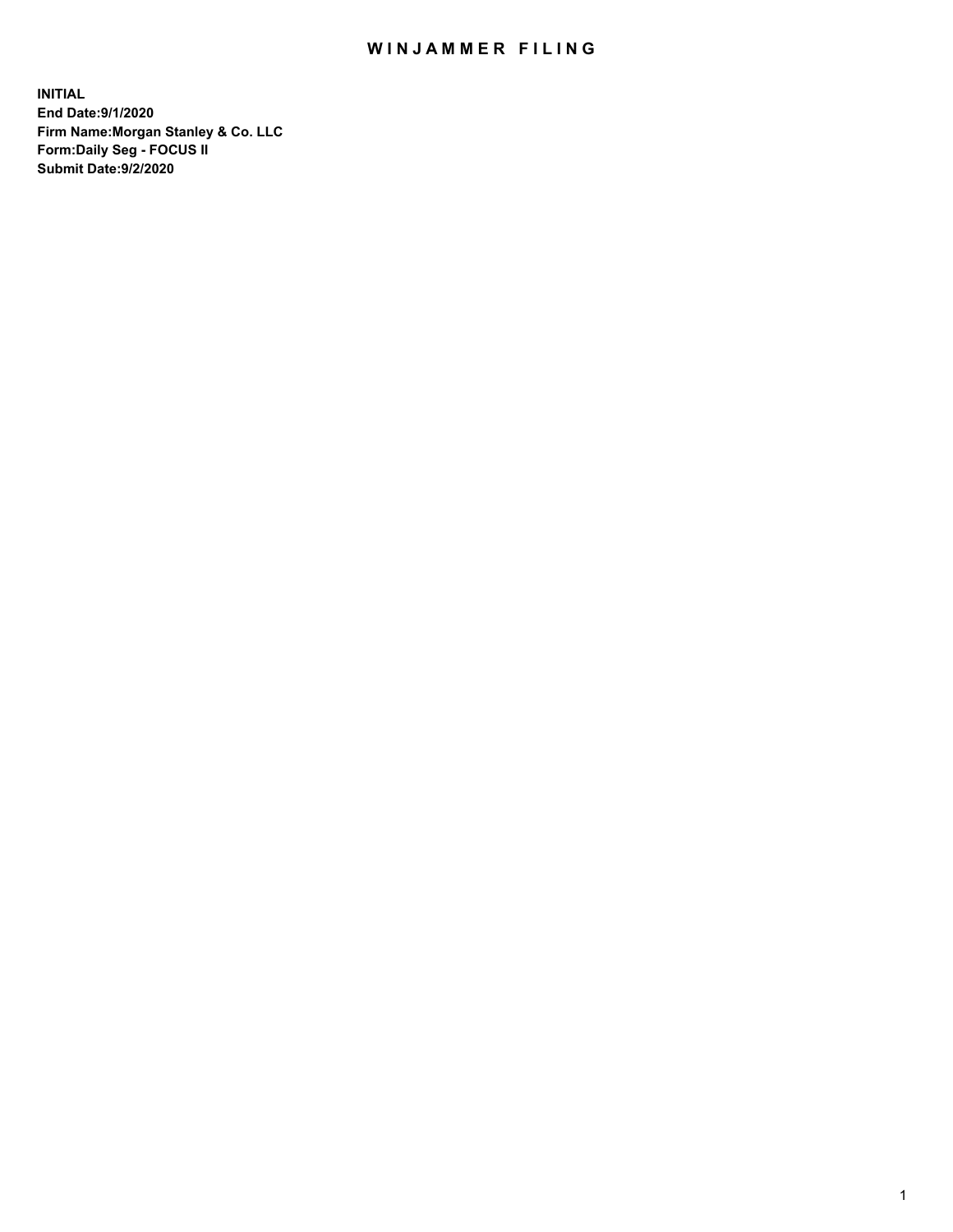**INITIAL End Date:9/1/2020 Firm Name:Morgan Stanley & Co. LLC Form:Daily Seg - FOCUS II Submit Date:9/2/2020 Daily Segregation - Cover Page**

| Name of Company                                                                   | Morgan Stanley & Co. LLC     |
|-----------------------------------------------------------------------------------|------------------------------|
| <b>Contact Name</b>                                                               | <b>Ikram Shah</b>            |
| <b>Contact Phone Number</b>                                                       | 212-276-0963                 |
| <b>Contact Email Address</b>                                                      | Ikram.shah@morganstanley.com |
| FCM's Customer Segregated Funds Residual Interest Target (choose one):            |                              |
| a. Minimum dollar amount: ; or                                                    | 235,000,000                  |
| b. Minimum percentage of customer segregated funds required:%; or                 | <u>0</u>                     |
| c. Dollar amount range between: and; or                                           | <u>00</u>                    |
| d. Percentage range of customer segregated funds required between:% and%.         | 0 Q                          |
| FCM's Customer Secured Amount Funds Residual Interest Target (choose one):        |                              |
| a. Minimum dollar amount: ; or                                                    | 140,000,000                  |
| b. Minimum percentage of customer secured funds required:%; or                    | <u>0</u>                     |
| c. Dollar amount range between: and; or                                           | <u>0 0</u>                   |
| d. Percentage range of customer secured funds required between: % and %.          | 0 Q                          |
| FCM's Cleared Swaps Customer Collateral Residual Interest Target (choose one):    |                              |
| a. Minimum dollar amount: ; or                                                    | 92,000,000                   |
| b. Minimum percentage of cleared swaps customer collateral required:% ; or        | <u>0</u>                     |
| c. Dollar amount range between: and; or                                           | 0 Q                          |
| d. Percentage range of cleared swaps customer collateral required between:% and%. | 0 <sub>0</sub>               |
|                                                                                   |                              |

Attach supporting documents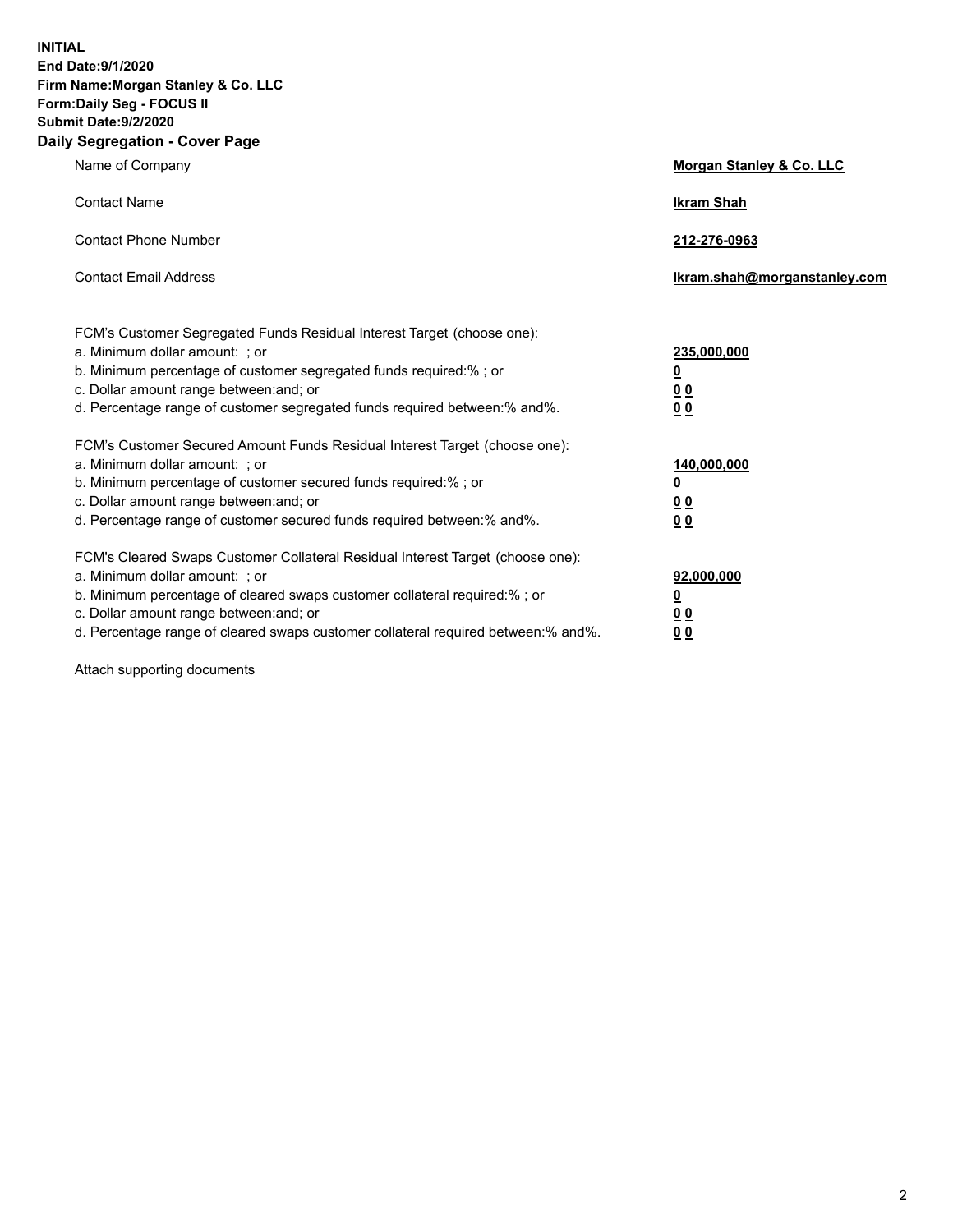| <b>INITIAL</b> | End Date: 9/1/2020                                                                                                                      |                                                               |
|----------------|-----------------------------------------------------------------------------------------------------------------------------------------|---------------------------------------------------------------|
|                | Firm Name: Morgan Stanley & Co. LLC                                                                                                     |                                                               |
|                | Form: Daily Seg - FOCUS II<br><b>Submit Date: 9/2/2020</b>                                                                              |                                                               |
|                | <b>Daily Segregation - Secured Amounts</b>                                                                                              |                                                               |
|                |                                                                                                                                         |                                                               |
|                | Foreign Futures and Foreign Options Secured Amounts<br>Amount required to be set aside pursuant to law, rule or regulation of a foreign |                                                               |
|                | government or a rule of a self-regulatory organization authorized thereunder                                                            | $0$ [7305]                                                    |
| 1.             | Net ledger balance - Foreign Futures and Foreign Option Trading - All Customers                                                         |                                                               |
|                | A. Cash                                                                                                                                 | 4,038,132,503 [7315]                                          |
|                | B. Securities (at market)                                                                                                               | 2,953,088,100 [7317]                                          |
| 2.             | Net unrealized profit (loss) in open futures contracts traded on a foreign board of trade                                               | 764,826,536 [7325]                                            |
| 3.             | Exchange traded options                                                                                                                 |                                                               |
|                | a. Market value of open option contracts purchased on a foreign board of trade                                                          | 16,719,259 [7335]                                             |
|                | b. Market value of open contracts granted (sold) on a foreign board of trade                                                            | $-25,601,186$ [7337]                                          |
| 4.             | Net equity (deficit) (add lines 1. 2. and 3.)                                                                                           | 7,747,165,212 [7345]                                          |
| 5.             | Account liquidating to a deficit and account with a debit balances - gross amount                                                       | 52,991,977 [7351]                                             |
|                | Less: amount offset by customer owned securities                                                                                        | -52,604,684 [7352] 387,293 [7354]                             |
| 6.             | Amount required to be set aside as the secured amount - Net Liquidating Equity                                                          | 7,747,552,505 [7355]                                          |
|                | Method (add lines 4 and 5)                                                                                                              |                                                               |
| 7.             | Greater of amount required to be set aside pursuant to foreign jurisdiction (above) or line                                             | 7,747,552,505 [7360]                                          |
|                | 6.                                                                                                                                      |                                                               |
| 1.             | FUNDS DEPOSITED IN SEPARATE REGULATION 30.7 ACCOUNTS<br>Cash in banks                                                                   |                                                               |
|                | A. Banks located in the United States                                                                                                   |                                                               |
|                | B. Other banks qualified under Regulation 30.7                                                                                          | 379,650,950 [7500]<br><u>781,687,284</u> [7520] 1,161,338,234 |
|                |                                                                                                                                         | [7530]                                                        |
| 2.             | <b>Securities</b>                                                                                                                       |                                                               |
|                | A. In safekeeping with banks located in the United States                                                                               | 538,550,588 [7540]                                            |
|                | B. In safekeeping with other banks qualified under Regulation 30.7                                                                      | 0 [7560] 538,550,588 [7570]                                   |
| 3.             | Equities with registered futures commission merchants                                                                                   |                                                               |
|                | A. Cash                                                                                                                                 | 24,450,817 [7580]                                             |
|                | <b>B.</b> Securities                                                                                                                    | $0$ [7590]                                                    |
|                | C. Unrealized gain (loss) on open futures contracts                                                                                     | 4,600,409 [7600]                                              |
|                | D. Value of long option contracts                                                                                                       | $0$ [7610]                                                    |
|                | E. Value of short option contracts                                                                                                      | <u>0</u> [7615] <u>29,051,226</u> [7620]                      |
| 4.             | Amounts held by clearing organizations of foreign boards of trade                                                                       |                                                               |
|                | A. Cash                                                                                                                                 | $0$ [7640]                                                    |
|                | <b>B.</b> Securities                                                                                                                    | $0$ [7650]                                                    |
|                | C. Amount due to (from) clearing organization - daily variation                                                                         | $0$ [7660]                                                    |
|                | D. Value of long option contracts                                                                                                       | $0$ [7670]                                                    |
| 5.             | E. Value of short option contracts<br>Amounts held by members of foreign boards of trade                                                | 0 [7675] 0 [7680]                                             |
|                | A. Cash                                                                                                                                 | 3,068,690,943 [7700]                                          |
|                | <b>B.</b> Securities                                                                                                                    | 2,414,537,512 [7710]                                          |
|                | C. Unrealized gain (loss) on open futures contracts                                                                                     | 760,226,128 [7720]                                            |
|                | D. Value of long option contracts                                                                                                       | 16,719,259 [7730]                                             |
|                | E. Value of short option contracts                                                                                                      | -25,601,186 [7735] 6,234,572,656                              |
|                |                                                                                                                                         | [7740]                                                        |
| 6.             | Amounts with other depositories designated by a foreign board of trade                                                                  | 0 [7760]                                                      |
| 7.             | Segregated funds on hand                                                                                                                | $0$ [7765]                                                    |
| 8.             | Total funds in separate section 30.7 accounts                                                                                           | 7,963,512,704 [7770]                                          |
| 9.             | Excess (deficiency) Set Aside for Secured Amount (subtract line 7 Secured Statement                                                     | 215,960,199 [7380]                                            |
|                | Page 1 from Line 8)                                                                                                                     |                                                               |
| 10.            | Management Target Amount for Excess funds in separate section 30.7 accounts                                                             | 140,000,000 [7780]                                            |

11. Excess (deficiency) funds in separate 30.7 accounts over (under) Management Target **75,960,199** [7785]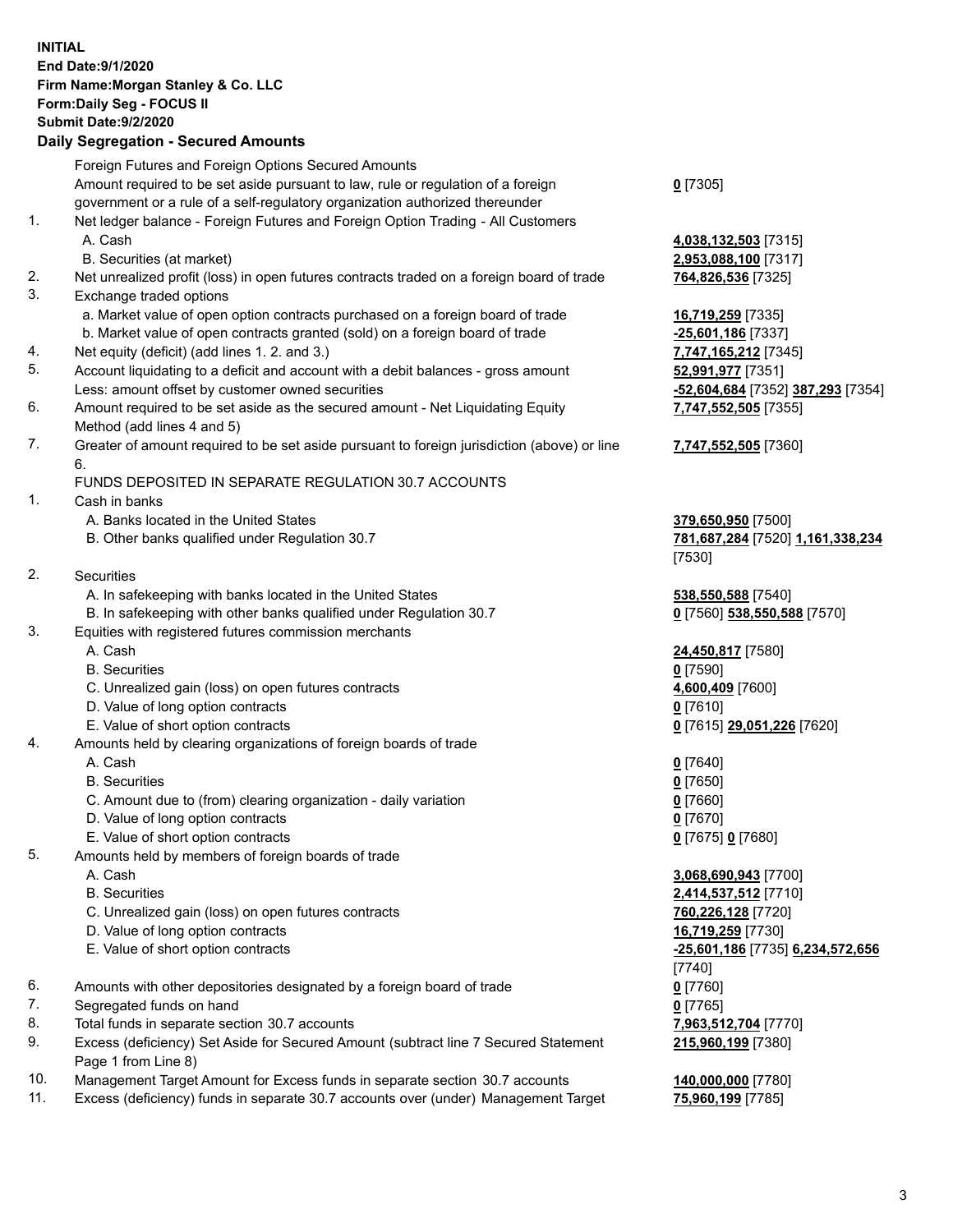|     | <b>INITIAL</b><br>End Date: 9/1/2020<br>Firm Name: Morgan Stanley & Co. LLC<br>Form: Daily Seg - FOCUS II<br><b>Submit Date: 9/2/2020</b><br>Daily Segregation - Segregation Statement |                               |
|-----|----------------------------------------------------------------------------------------------------------------------------------------------------------------------------------------|-------------------------------|
|     | SEGREGATION REQUIREMENTS(Section 4d(2) of the CEAct)                                                                                                                                   |                               |
| 1.  | Net ledger balance                                                                                                                                                                     |                               |
|     | A. Cash                                                                                                                                                                                | 13,985,712,868 [7010]         |
|     | B. Securities (at market)                                                                                                                                                              | 9,043,815,458 [7020]          |
| 2.  | Net unrealized profit (loss) in open futures contracts traded on a contract market                                                                                                     | 3,721,697,871 [7030]          |
| 3.  | Exchange traded options                                                                                                                                                                |                               |
|     | A. Add market value of open option contracts purchased on a contract market                                                                                                            | 607,431,701 [7032]            |
|     | B. Deduct market value of open option contracts granted (sold) on a contract market                                                                                                    | 491,241,104 [7033]            |
| 4.  | Net equity (deficit) (add lines 1, 2 and 3)                                                                                                                                            | 26,867,416,794 [7040]         |
| 5.  | Accounts liquidating to a deficit and accounts with                                                                                                                                    |                               |
|     | debit balances - gross amount                                                                                                                                                          | 172,234,224 [7045]            |
|     | Less: amount offset by customer securities                                                                                                                                             | -168,711,567 [7047] 3,522,657 |
|     |                                                                                                                                                                                        | [7050]                        |
| 6.  | Amount required to be segregated (add lines 4 and 5)                                                                                                                                   | 26,870,939,451 [7060]         |
|     | FUNDS IN SEGREGATED ACCOUNTS                                                                                                                                                           |                               |
| 7.  | Deposited in segregated funds bank accounts                                                                                                                                            |                               |
|     | A. Cash                                                                                                                                                                                | 4,211,570,781 [7070]          |
|     | B. Securities representing investments of customers' funds (at market)                                                                                                                 | $0$ [7080]                    |
|     | C. Securities held for particular customers or option customers in lieu of cash (at                                                                                                    | 1,392,898,341 [7090]          |
|     | market)                                                                                                                                                                                |                               |
| 8.  | Margins on deposit with derivatives clearing organizations of contract markets                                                                                                         |                               |
|     | A. Cash                                                                                                                                                                                | 13,570,646,328 [7100]         |
|     | B. Securities representing investments of customers' funds (at market)                                                                                                                 | $0$ [7110]                    |
|     | C. Securities held for particular customers or option customers in lieu of cash (at<br>market)                                                                                         | 7,650,917,117 [7120]          |
| 9.  | Net settlement from (to) derivatives clearing organizations of contract markets                                                                                                        | 291,750,822 [7130]            |
| 10. | Exchange traded options                                                                                                                                                                |                               |
|     | A. Value of open long option contracts                                                                                                                                                 | 607,431,701 [7132]            |
|     | B. Value of open short option contracts                                                                                                                                                | -491,241,104 [7133]           |
| 11. | Net equities with other FCMs                                                                                                                                                           |                               |
|     | A. Net liquidating equity                                                                                                                                                              | 13,849,581 [7140]             |
|     | B. Securities representing investments of customers' funds (at market)                                                                                                                 | <u>0</u> [7160]               |
|     | C. Securities held for particular customers or option customers in lieu of cash (at                                                                                                    | $0$ [7170]                    |
|     | market)                                                                                                                                                                                |                               |
| 12. | Segregated funds on hand                                                                                                                                                               | $0$ [7150]                    |
| 13. | Total amount in segregation (add lines 7 through 12)                                                                                                                                   | 27,247,823,567 [7180]         |
| 14. | Excess (deficiency) funds in segregation (subtract line 6 from line 13)                                                                                                                | 376,884,116 [7190]            |
| 15. | Management Target Amount for Excess funds in segregation                                                                                                                               | 235,000,000 [7194]            |

16. Excess (deficiency) funds in segregation over (under) Management Target Amount Excess

**141,884,116** [7198]